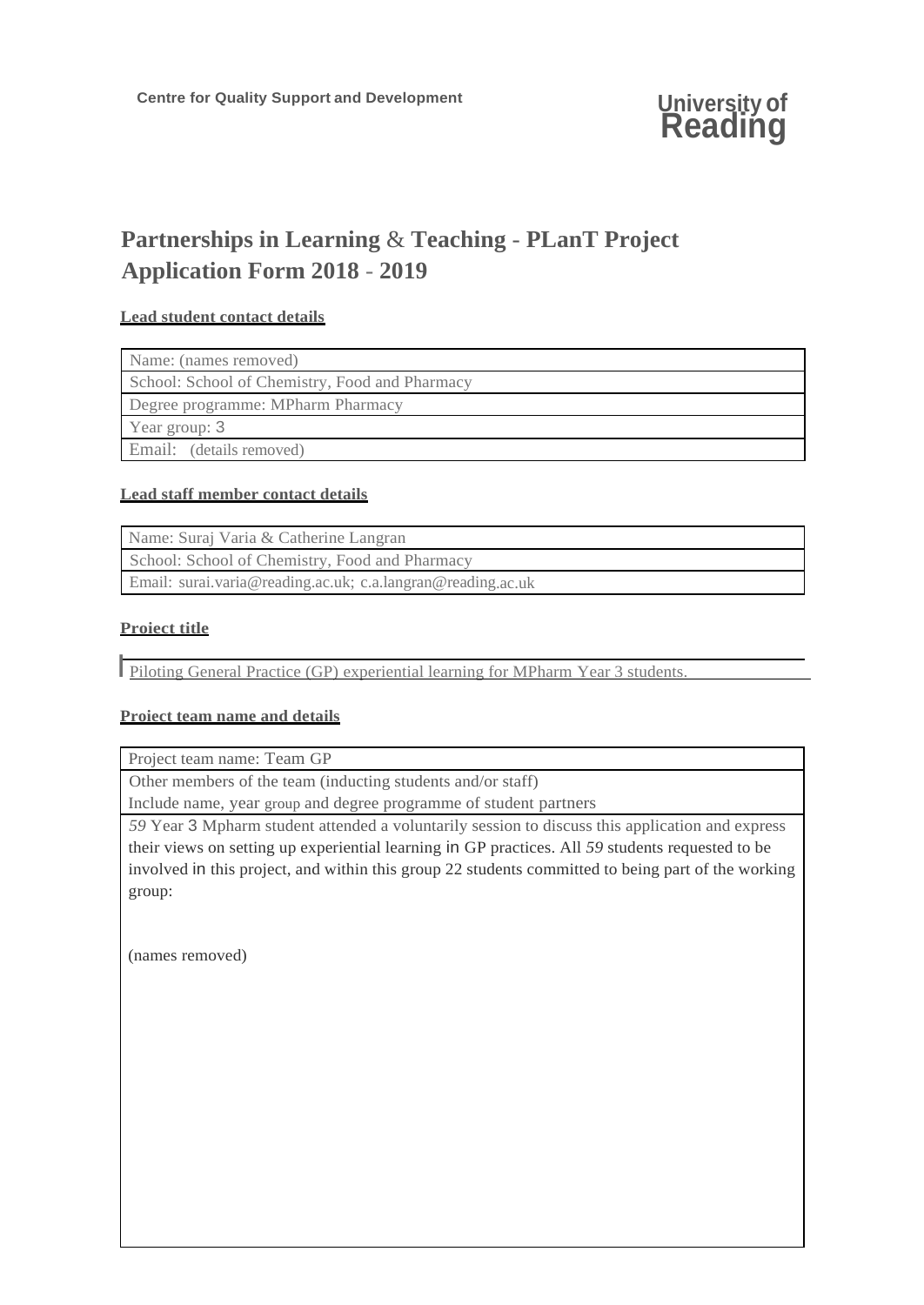\* The working group (and student lead) would have regular meeting with Suraj Varia and Catherine Langran to co-design and implement this project.

## **Project summary**

This project aims to pilot an experiential learning experience for MPharm 3 students in General Practice (GP).

We are training our students to become pharmacists, which typically involves working in a community pharmacy or a hospital. A recent NHS England pilot programme "Building the general practice workforce" created a new career pathway for pharmacists, and resulted in 450 pharmacists working in medical practices/health centres, and this number is steadily growing.

This project is needed to pilot the feasibility, practicality and scalability of providing GP placements to MPharm students to prepare them for this emerging career opportunity.

#### **Project objectives, outcomes and outputs/deliverables**

#### **Objectives**

- To set up a working group with students and academics to establish the learning outcomes and evaluation of the project.
- To pilot MPharm 3 placements in General Practice in Spring term 2019, in orderfor students to gain experiential learning of the General Practice Pharmacist role.
- To build links with Reading University Health Centre and foster inter-professional learning.

#### **Outcomes**

- If the pilot is successful, a bid will be made to our Head of Department to allocate budget for the GP placements long term forstudents.
- The plan is to use the learning (successes and challenges) from the pilot to embed GP placements as part of the MPharm year 3 curriculum for the following academic year (2019/2020)
- This student learning from this project, will give them an insight into the Practice Pharmacist role and an understanding of 'the patient journey' through primary and secondary care.
- This contribute to the inter-professional and collaborative working between the University of Reading and the University Medical Centre to host working.

#### **Outputs**

• Anticipated benefits for **students:** undertaking the experiential learning will support student employability. There is currently a very competitive process for MPharm students to secure graduate pharmacist employment (the pharmacy pre-registration year). Undertaking the GP placements will distinguish and potentially give Reading MPharm students an edge over students attending the other 29 Schools of Pharmacy. Students currently undertake placements in community and hospital pharmacies, and adding GP placements, will results in all-rounded Pharmacists of the future. Student co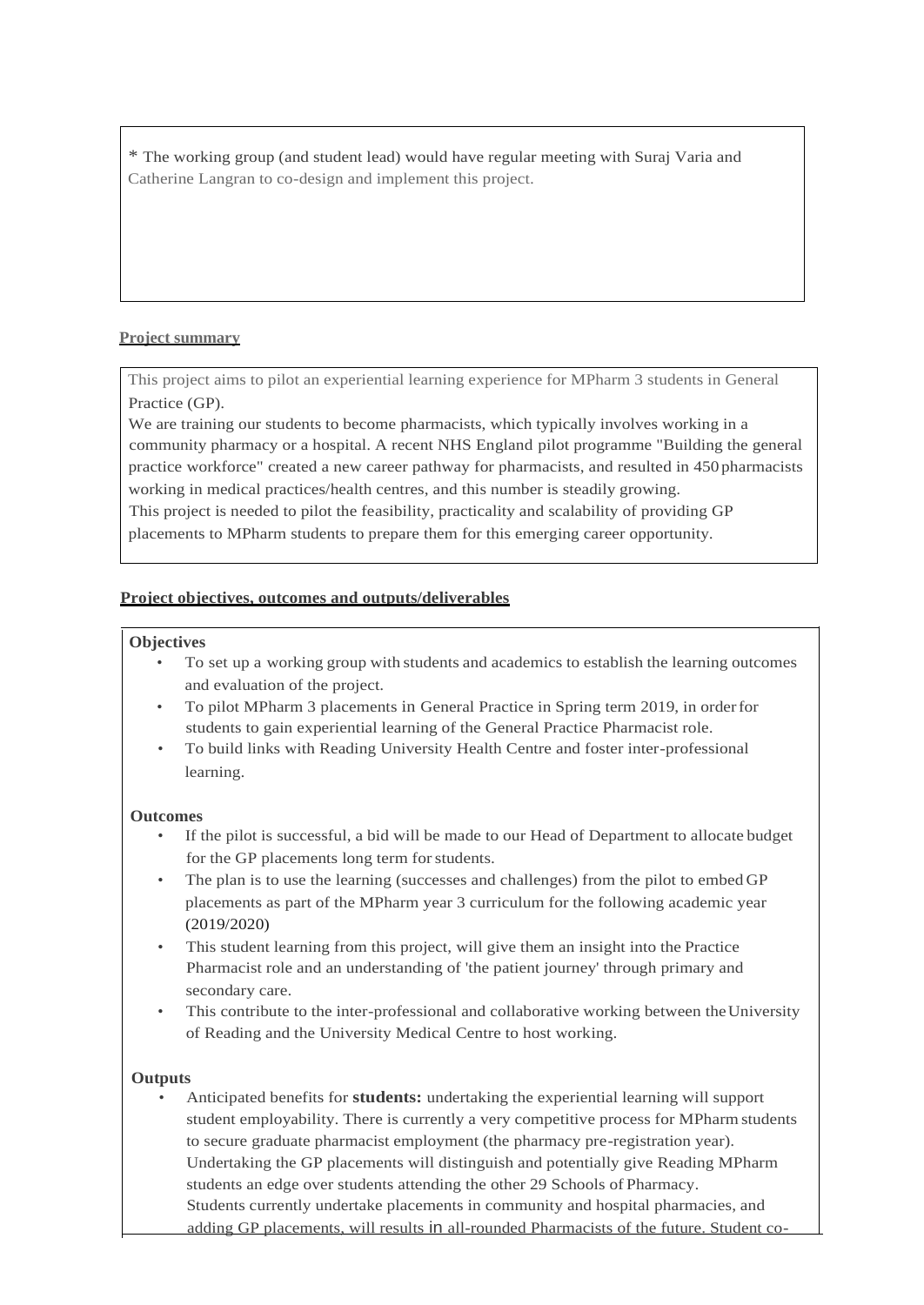development of the learning outcomes and evaluation, will result in a tailor-made student experience with high levels of student engagement.

- Anticipated benefits to **staff:** The project aims to develop closer links with the University Health Centre. This supports shared inter-professional teaching (e.g. pharmacy academics teaching medical students on safe prescribing); this will make cost-effectiveuse of existing resources. With the University proposing to have a Medical School, this would be a natural step towards inter-professional learning andworking.
- Anticipated benefits to **department:** Student co-design of this project will ensure an authentic and valuable learning experience is delivered. This could positively impact NSS scores for: improving the teaching on the course, assessment, academic support and personal development.

With Pharmacists in General Practice becoming an increasingly popular and valued role in the NHS, it is important that our degree programme reflects the change in the profession. By setting up the GP placements for our students, Reading School of Pharmacy will gain a reputation of being ahead with the learning; a strong selling point during our UCAS recruitment.

• Anticipated benefits for the **institution:** if our degree programme is relevant to the working of the professional in real-time, then the institution will gain a good reputation through the graduates that come out of the programme and enter the working world. This will drive more students in the future to the institution. This will help not just the school but the whole institution.

One role of GP pharmacists is independent prescribing. Our students may be inspired to undertake this qualification after graduation, which could increase recruitment to University's Postgraduate non-medical prescribing programme, generating income for the institution.

## **Proiect description**

**Describe the proposed project including each of the following:**

How will students work as partners with staff in the design and delivery of the project?

59 Year 3 Mpharm students (46% of the cohort) attended a voluntarily session to discuss this application and express their views on setting up experiential learning in GP practices; demonstrating how popular this intervention is to students.

Students stated:

- They were interested in learning more about how patients are looked afterin primary and secondary care

-They wanted to gain an understanding of how different health care professionals skills can be work together to offer best care to patients

- They wanted to observe pharmacist consultations with patients, and reflect on how treatment decisions are made

- That undertaking this placement would increase the options available to them after graduation, and they would be able to make a more informed career choice.

Within this group 22 students committed to being part of the working group. This would involve attending regular meeting with the academic leads to:

• Set the learning outcomes for the GP placements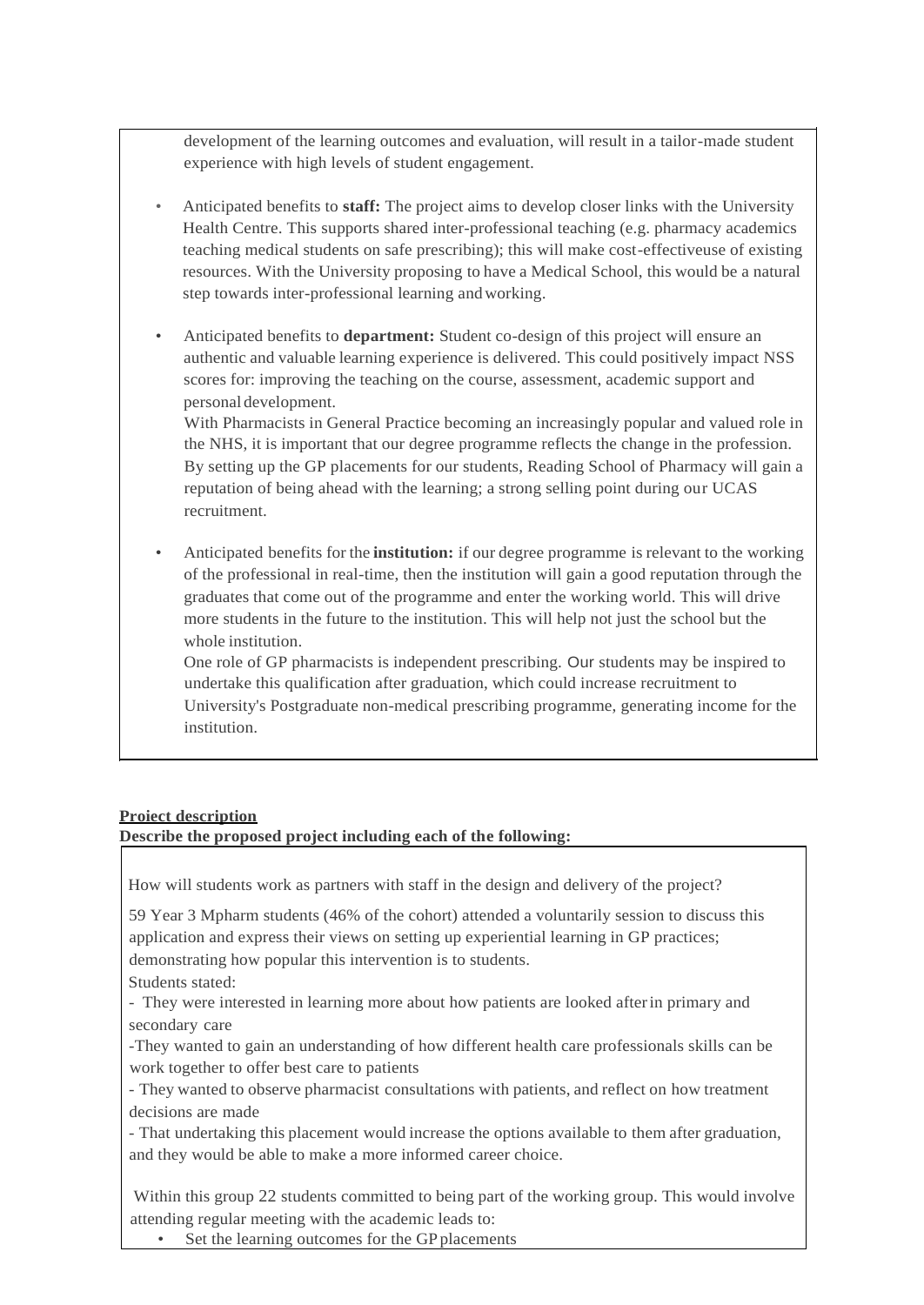- Plan the activities students will undertake in the placements
- Establish an appropriate duration for the placements and it's positioning within their timetable
- Co-design the workbook for students to complete during placement
- Co-design the evaluation of the project

What does success look like and what are the anticipated impacts of the project?

Success will be evaluated through:

- Pharmacy student feedback on their learning and any other gains from their experience
- Feedback from the GP practice on the acceptability and practicalities of students attending placement

When do you anticipate that you will be able to demonstrate this impact?

- Immediate impacts -the impact of the pilot will be evaluated (student and GP practice feedback) at the end of spring term 2019.
- This cohort of students will then be applying for their pre-registration place in September 2019, where the impact on their student employability may be observed.
- Long term impacts if the pilot is successful, the impact of embedding placements will have an impact on our department's re-accreditation with our governing body in 2020

How will you evaluate the project to determine its success? How will students be involved?

Students will be directly involved in the evaluation and this will be used to help embed the placements in the future.

The General Pharmaceutical Council (GPhC) and Health Education England are currently in consultation to draft the learning outcomes for pre-registration Pharmacists in General Practice, due to be finalised by April 2019. The learning outcomes from this project will be compared to these GPhC and HEE outcomes, to bench-mark our placement's learning and its capacity to prepare our students for their pre-registration year.

How will the project outcomes be disseminated? How will students be involved?

Student will be involved in co-presenting the outcomes at department research seminars, and relevant pharmacy and education conferences, this may include:

- TheRoyal Pharmaceutical Society Annual Conference

- Manchester Pharmacy Education Conference

- Primary Care Pharmacy Association (PCPA) pharmacy symposium

The outcomes can be shared via the CQSD blog and T&L showcases.

How does the project support your School/Department's Teaching and Learning Plan and the University's Teaching and Learning Strategy?

This is definitely "education for 21st century lives" as it up-to-date with the new emerging role of the Pharmacist. Experiential learning is an important approach to teaching and learning; providing a safe learning environment for students, bridging the gap between theory and practice, and encouragement independent learning and reflective practice.

The student co-design element will ensure it is a highly engaging placement and outstanding student learning experience. Students as key stakeholders contributes to a partnership curriculum, with the opportunity for students to have a substantial influence on teaching and learning strategies and assessment.

In-depth feedback from students and the placement providers will allow us to amend and grow this experience into an embedded placement for all our students. We would be the first school of Pharmacy to offer this embedded placement, providing our students with the best preparation for their future careers.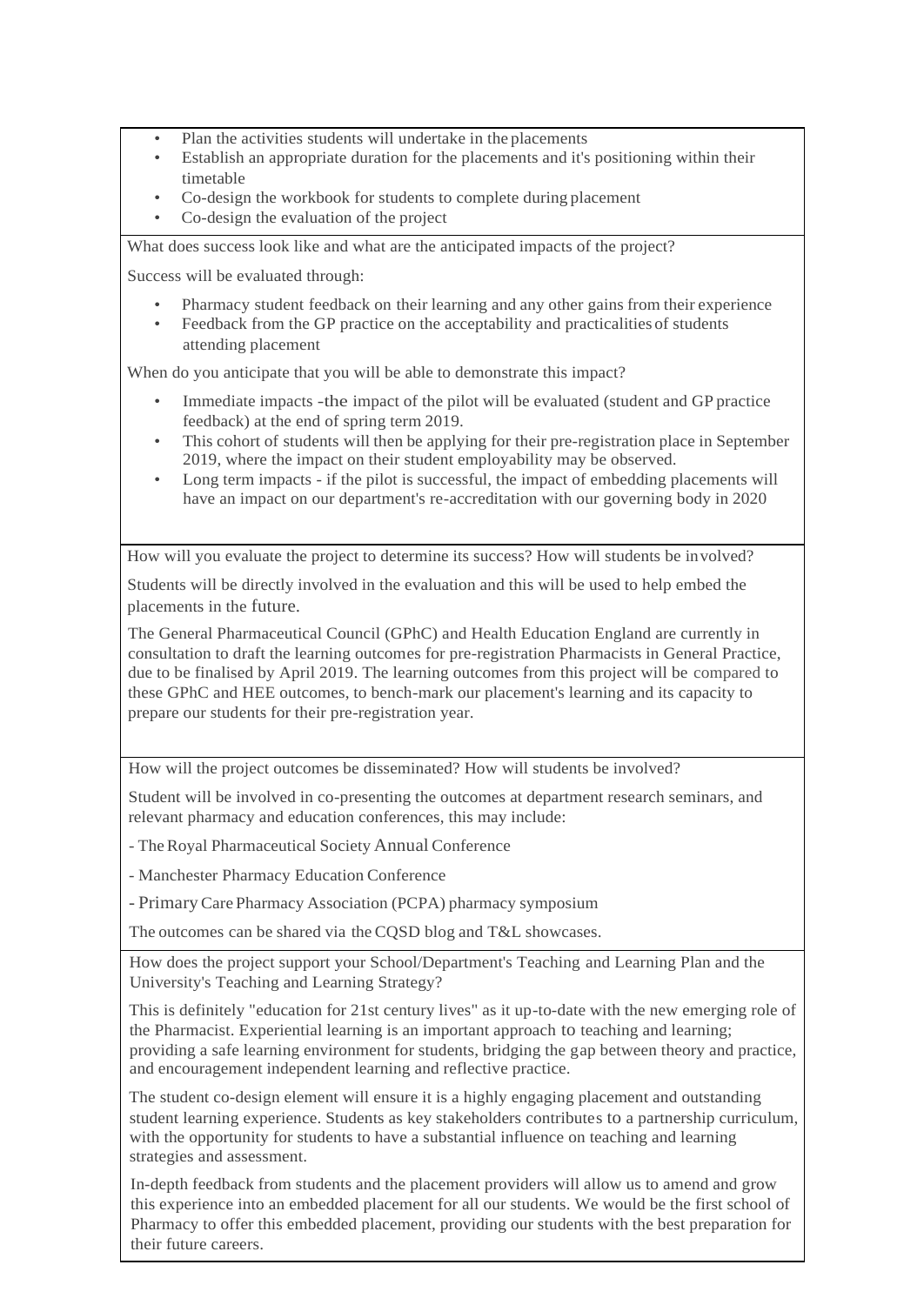Brieflyoutlineplansforproject-relatedactivitiesto continuebeyondthis PLanT project and/or for project outcomes to be realised in a sustainable way:

This project aims to pilot the GP placement for volunteer year 3 Mpharm students.

We have had confirmation from our Head of Department, that if the pilot is successful then department budget will be available to embed these placements for students from Autumn 2019. Success will demonstrated through student and GP feedback, leading to the development of a comprehensive planforthefeasibility, practicality andacceptabilityforthewholecohort of Mpharmstudentstoundertaketheseplacements.